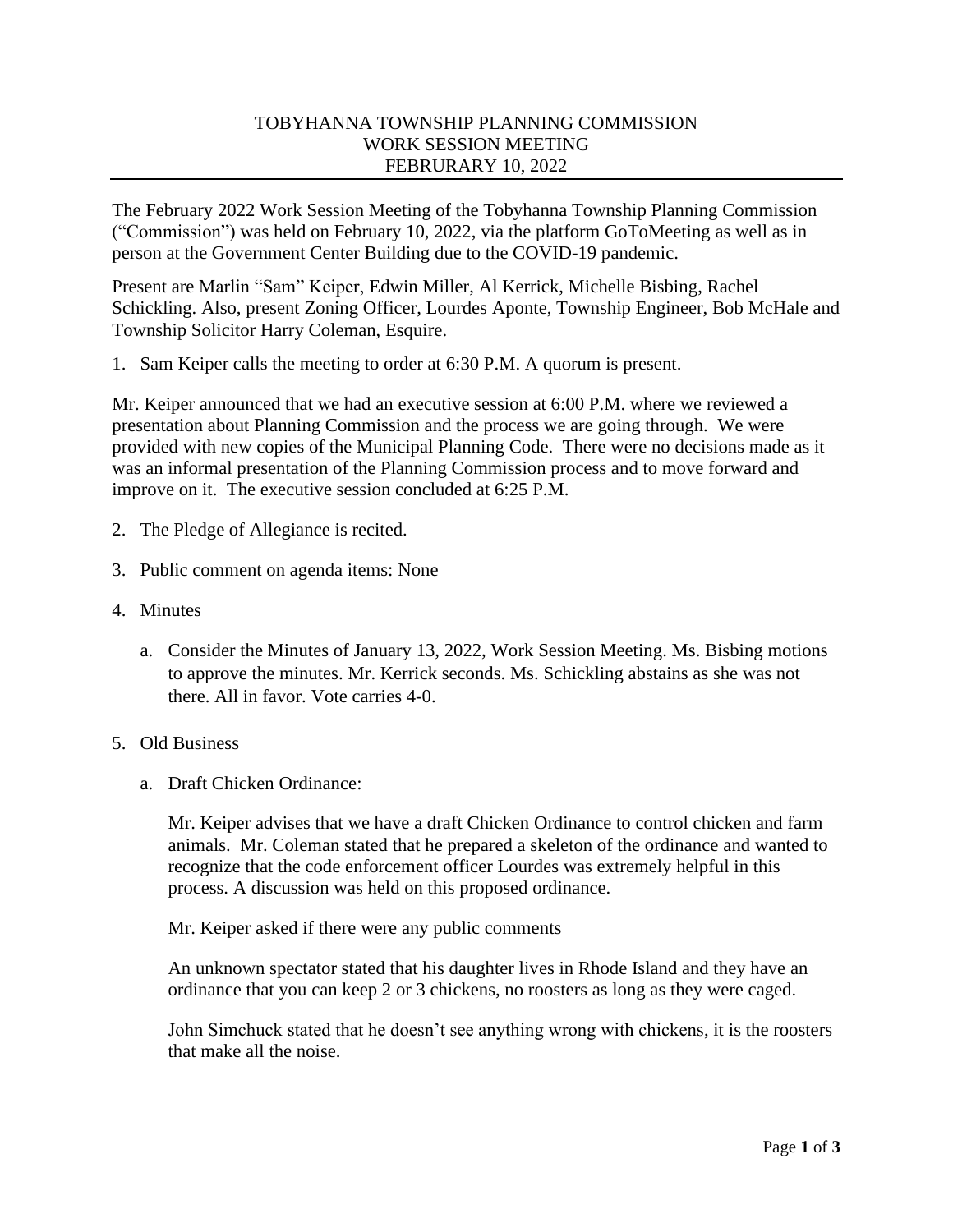Kate Poparazzo stated that she can see putting a limitation as no wants to buy a house and live next to a farm. Many people consider chickens a hobby. She sees no harm in chickens but saying no chickens on a property under 2 acres is extremely restrictive.

An unknown spectator states that she agrees with having the chicken contained to a coop.

A discussion was held regarding a reasonable lot size for the chickens. Mr. Keiper entertains a motion to have Mr. Coleman redraft the ordinance and come back to the planning commission. Ms. Schickling motions to have Mr. Coleman redraft the ordinance. Mr. Kerrick seconds. All in favor. Vote carries 5-0.

b. Review of Subdivision and Land Development Ordinance

Mr. Keiper states that the plan is to look at Sections 135-8 through 135-13.

135-8 – Mr. Keiper suggests adding a step to include a pre-submission conference or preapplication meeting and then a sketch plan. We should make it clear that a sketch plan is optional and not required.

135-9 – Add to first sentence "for the submittal processing of plans."

- (a) Add "agent"
- (b) Add to end of sentence "and the following exclusions provided by MPC Section 503-1.1 iii."
- (c) No changes
- (d) Mr. Coleman will give input on this

135-10 – Sketch plan. A discussion was held in this regard. Mr. Keiper suggests that we need to look into this further.

135-11 – Minor Subdivision. A discussion was held in this regard.

## 135-12 – Preliminary Plan Submission

- $A(1)$  4 copies
- A (2) A discussion was held regarding this, and Mr. Coleman will be contacting the MCPC to find out their process for submission.
- B Date of Consideration keep at 15 working days.
- C Change language to Township personnel instead of Township Manager.

A discussion was held on the preliminary and final plan. Mr. McHale and Ms. Canfield will come up with some suggestions on this before we can move forward.

- 6. New Business: None
- 7. Open Discussion:

Mr. Keiper states that there are a few things in our packet for the Planning Commission that were the new definition classifications that we looked at and pretty much agreed on at our January meeting for review. There is also a list of the existing SALDO definition, existing